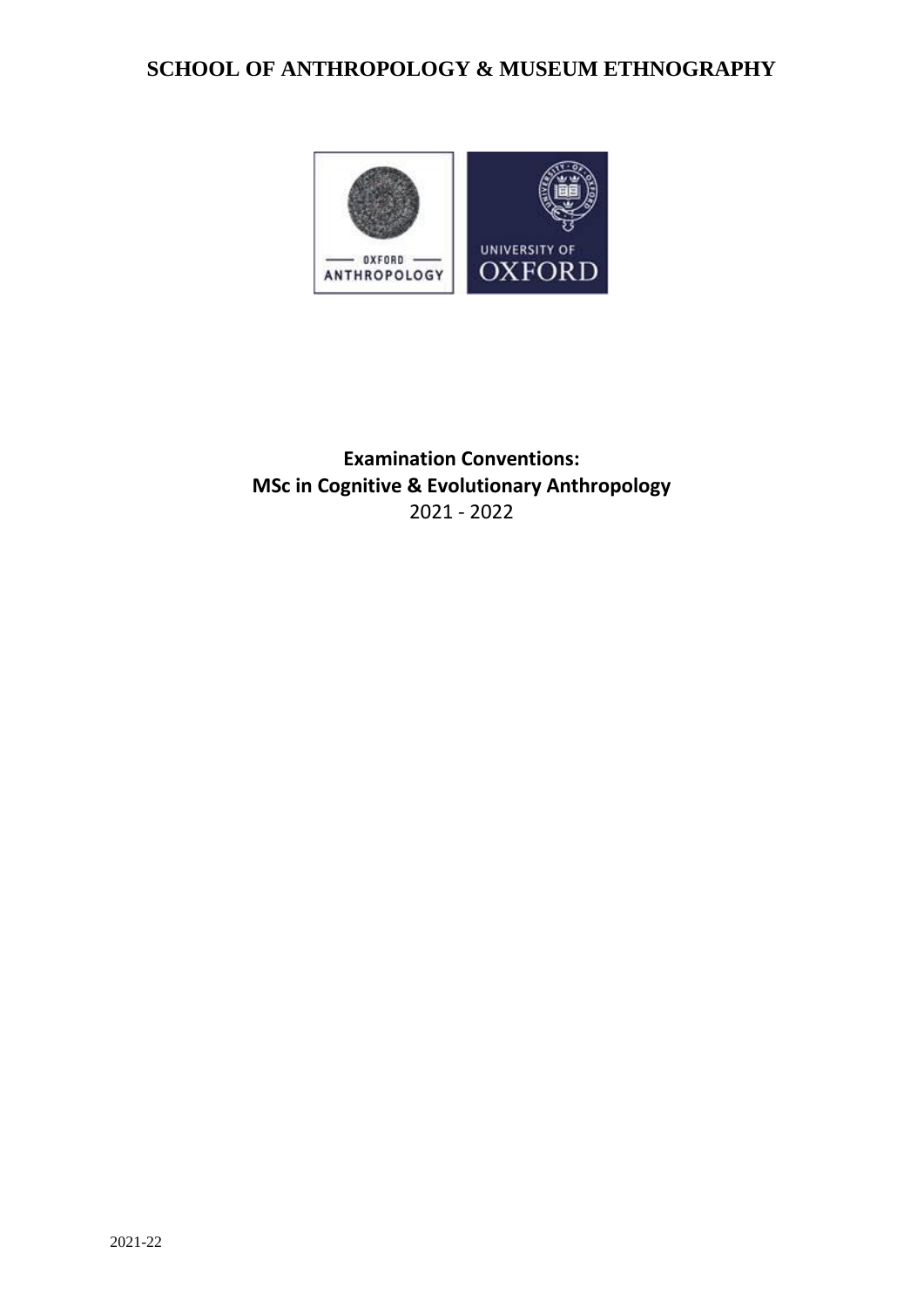## **1. INTRODUCTION**

This document details the examination conventions for the MSc degree in Cognitive & Evolutionary Anthropology (CEA) in the School of Anthropology & Museum Ethnography (SAME) for the 2021-22 academic year.

These conventions have been approved by the Teaching Committee of the School of Anthropology & Museum Ethnography and by the supervisory body, the Quality Assurance Committee of the Social Sciences Division.

Examination conventions are the formal record of the specific assessment standards for the courses to which they apply. They set out how examined work will be marked and how the resulting marks will be used to arrive at a final result and classification of an award.

## **2. RUBRICS FOR INDIVIDUAL PAPERS**

Further details of the constitution of individual papers are outlined in the [Course Handbook.](https://www.anthro.ox.ac.uk/course-handbooks) The examined elements of the papers and relevant deadlines are given below.

The MSc in Cognitive & Evolutionary Anthropology is examined by the following means:

## **PART I**

#### *Paper 1: Quantitative Methods*

Examination for Paper 1 is on the basis of a take-home examination provided by the course convener not later than the Friday of  $8<sup>th</sup>$  Week of Michaelmas Term, which must be submitted by 12 noon on the Thursday of 0<sup>th</sup> Week of Hilary Term via the University approved online assessment platform.

The examination has three parts:

- (i) a series of short questions (theory) (worth a total of 30 points), and
- (ii) a series of short questions (applications) (worth a total of 30 points), and
- (iii) analysis of data (worth 40 points).

In order to pass this component, candidates must score at least 50 points in total, with a mark of not less than 15 for each of parts (i) and (ii) and not less than 20 for part (iii).

## *Paper 2: Principles of Evolution and Behaviour*

Paper 2 will be examined by two 2,500-word essays chosen from a choice of nine questions. The questions will be released on 16 May and will be due at noon on 23 May 2022 via the University approved online assessment platform.

#### *Paper 3: Evolution and Human Behaviour*

Paper 3 will be examined by two 2,500-word essays chosen from a choice of nine questions. The questions will be released on 23 May and will be due at noon on 30 May 2022 via the University approved online assessment platform.

#### *Paper 4: Mind and Culture*

Paper 4 will be examined by two 2,500-word essays chosen from a choice of nine questions. The questions will be released on 30 May and will be due by noon on 6 June 2022 via the University approved online assessment platform.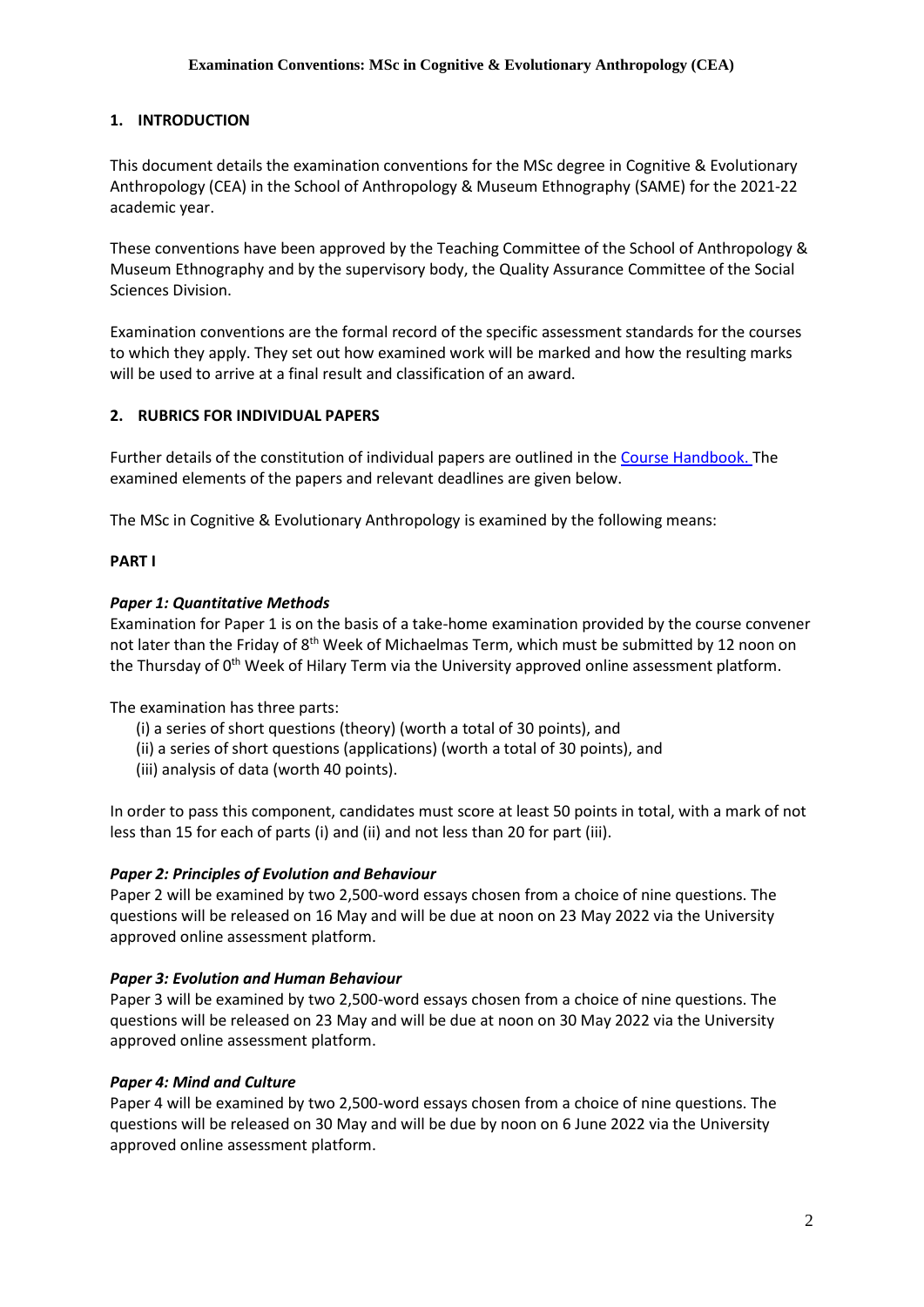#### **PART II**

#### *Thesis*

A research thesis of up to 15,000 words, submitted anonymously via the University approved online assessment platform by 12 noon on the last Wednesday of August, on a subject selected in consultation with the supervisor. The dissertation must be accompanied by confirmation that it is the candidate's own work, and submitted in electronic file format.

The proposed title of the dissertation together with a paragraph describing its scope and the supervisor's written endorsement, must be submitted to the Chair of Examiners by Thursday of the 5 th week of Trinity Term.

The word limit is deemed to apply to the text and footnotes or endnotes, but not to the bibliography, any appendices or glossaries, or to the front matter (abstract of up to 250 words, title page, contents page etc.).

#### **3. MARKING CONVENTIONS**

#### **3.1 University scale for standardised expression of agreed final marks**

Agreed final marks for individual papers will be expressed using the following scale:

|          | 70-100   Distinction |
|----------|----------------------|
| 65-69    | Merit                |
| 50-64    | Pass                 |
| $0 - 49$ | Fail                 |

#### **3.2 Qualitative criteria for different types of assessment**

Qualitative criteria for the marking of the *Assessments*, *The Quantitative Methods paper*, and *Thesis* are provided in the **Appendix**.

These marking conventions have been developed to offer guidance to students on the criteria examiners will be using in judging assessed work. They are also intended to guide examiners in identifying the appropriate mark for the work being assessed.

The Core Criteria, within each given form of assessment (dissertation, exam, essay etc.), are consistent across all of the degrees offered by the School, and are viewed as the fundamental traits that define work for each grade band.

The Ancillary Observations include additional traits that may be exhibited by work in a given grade band, in general and in relation to particular subjects (Social, Cognitive, Medical, Visual and Museum Anthropology), and are there to aid decision-making in the allocating of a mark within a grade band, and to provide further guidance to students regarding traits that work of a given class may exhibit.

The positive Core Criteria are not replicated across grade bands, so are viewed as cumulative (i.e., for example, work that is in the 70-79 band will be expected to exhibit not only those positive traits listed for that grade band, but those of the lower bands too, except where mutually exclusive).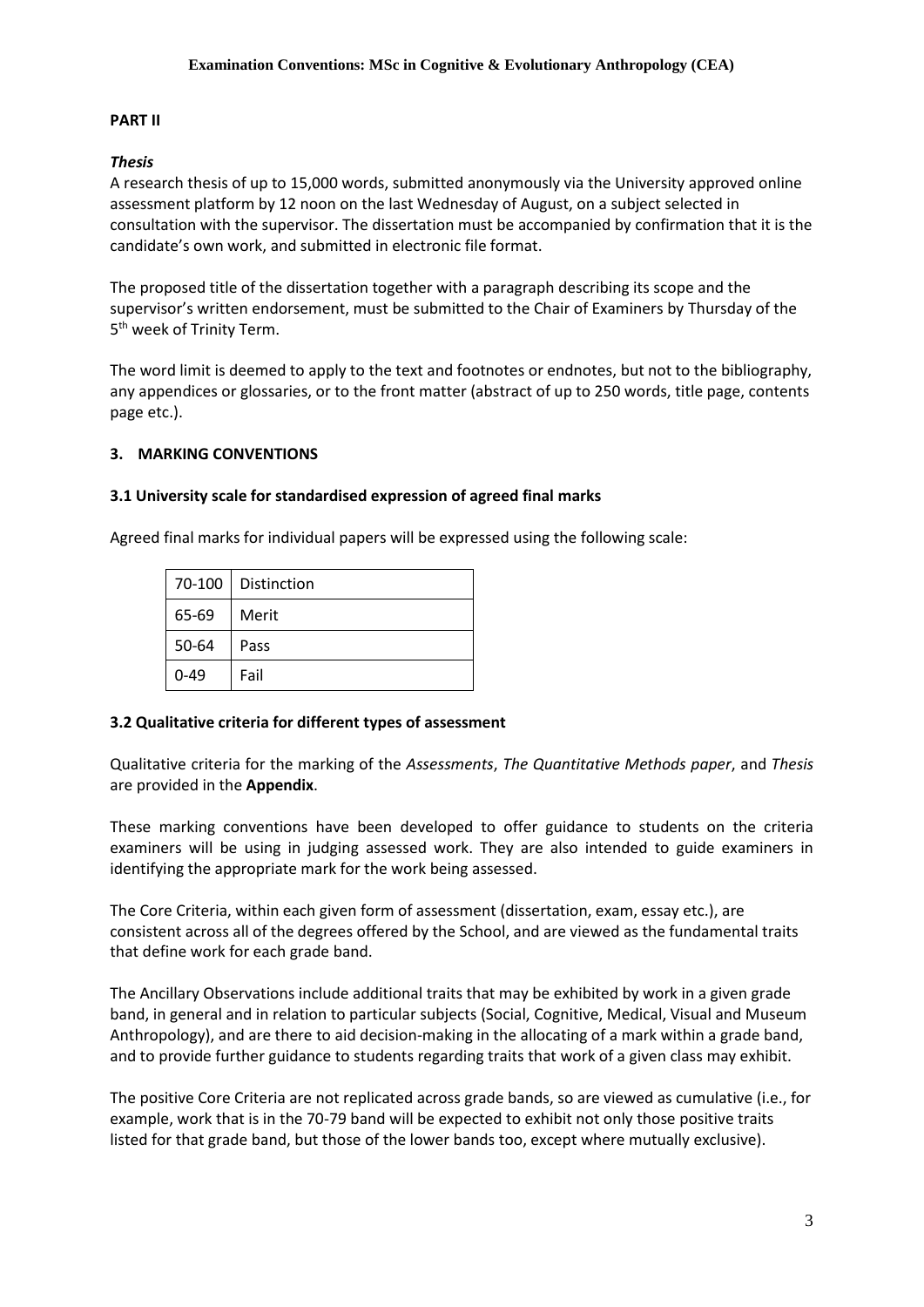Candidates are reminded to also consult the relevant course handbooks and *Exam Regulations* ('the grey book') for further guidance on the presentation and submission of assessed coursework.

Specific individualised consideration of any disruption to a candidate's ability to undertake assessment in the usual way will be based on a candidate's MCE and will happen at the exam board stage.

## **3.3 Verification and reconciliation of marks**

All examined components of the degree are marked independently by two examiners or assessors from within the university (sometimes referred to as 'double-blind marking'), with oversight of the entire process being provided by an External Examiner. This procedure follows university and divisional guidance. Each marker allots a mark to the piece of work in question (individual examination answers, essays and thesis) and then both markers meet to determine an agreed final mark for each element. Where the overall marks assigned by the two Examiners differ the examiners identify the reasons for the difference through discussion and agree an appropriate mark. If reconciliation is difficult, a third marker acts as arbiter in agreeing the appropriate mark, and answers that have been given particularly discrepant marks may be remarked if necessary. In cases of a great difference of marks, or where the marks straddle a grade boundary, the External Examiner is asked to scrutinize any such marks, even if the examiners have agreed a mark following discussion. In addition, the External Examiner may query any mark assigned to a question, even if the internal examiners are unanimous in their judgement. Any differences of opinion are discussed fully at the examiners' meeting.

The weighting for each assessed element is provided in **Section 4.2**, below.

For Papers 2, 3 and 4, the final mark for the paper is calculated (to two decimal places) as the mean of the marks awarded for each of the two essays, which are equally weighted.

## **3.4 Scaling**

The School of Anthropology & Museum Ethnography does not use scaling mechanisms for examination marks.

## **3.5 Short-weight convention and departure from rubric**

In one-week timed-essay examinations a mark of zero will be awarded for any questions that should have been answered by a candidate but have not been (e.g. if one question is answered rather than two, a mark of zero is awarded for the question not attempted, and the final mark for that paper is determined as the mean of the marks for the two questions, with the mark for the second question being zero). In the case that a candidate answers more questions than is required by the rubric all answers submitted will be marked and those achieving the best marks, up to and including the number required by the rubric, will be counted towards the mark for the paper with the others not being counted towards the mark for the paper.

In the case of submitted pieces of coursework that are incomplete, or which fail to adhere to the stipulated rubric, these will be marked according to the criteria that are outlined in **Section 3.2**, above, which include specific criteria for marking work which is incomplete, rushed, or which departs from the stated rubric.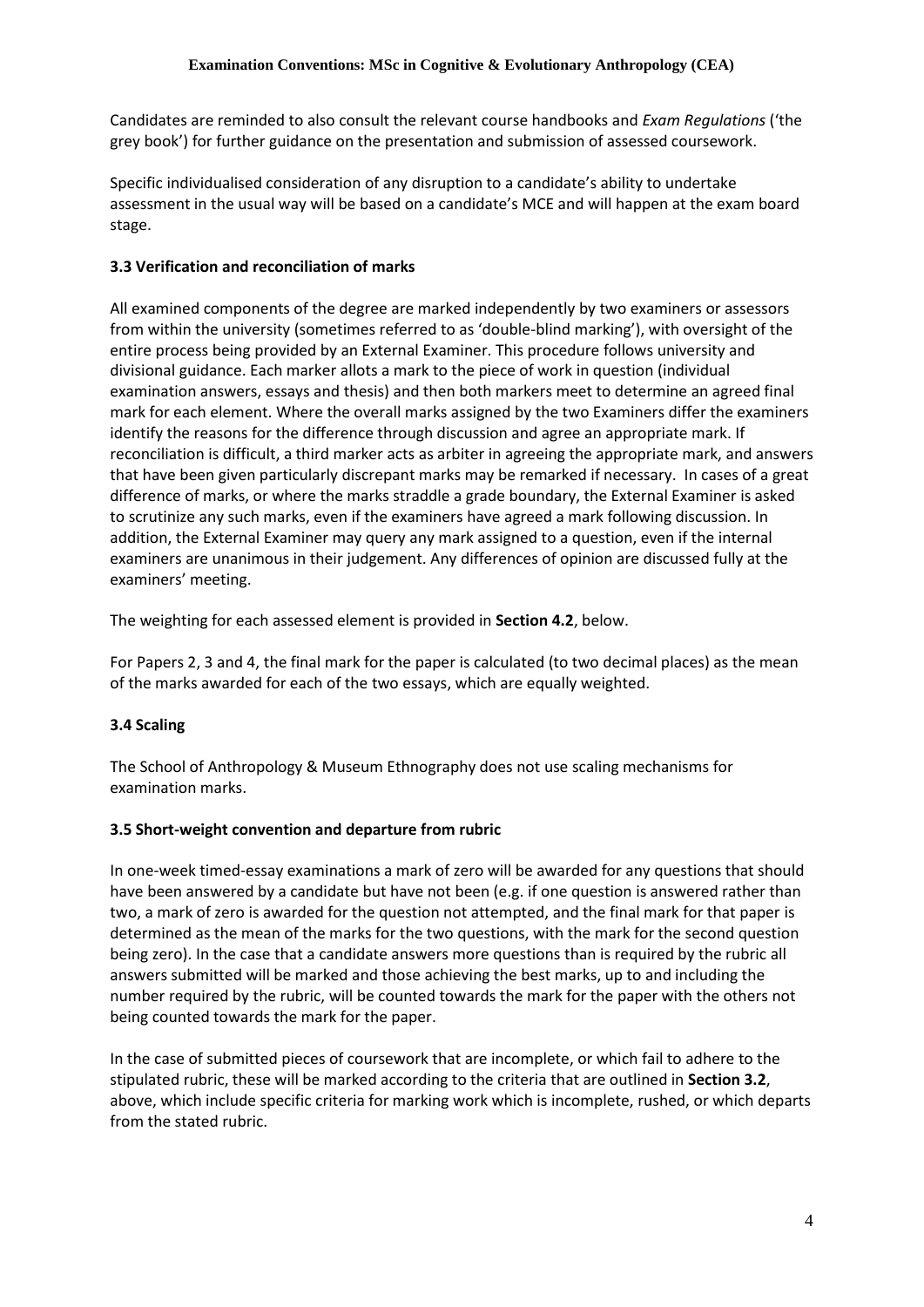#### **3.6 Penalties for late or non-submission**

Non-submission of a required examined element of the course will result in failure of that element and thus of the whole Examination (programme of study), notwithstanding the opportunity to re-sit an examination that has been failed or to re-submit work that has been failed or has not been submitted as required (see Section 5, below).

In the absence of special dispensation for illness-related or other genuine reasons, late submission of examined elements of the course will incur penalties. Special dispensation for late submission must be sought, ideally in advance, from the Proctors, via the student's college. Staff at the Examination Schools cannot give extensions, and examiners should not be approached. The scale of penalties agreed by the Board of Examiners in relation to late submission of assessed items is set out below.

Details of the circumstances in which such penalties might apply can be found in the Examination Regulations (Regulations for the Conduct of University Examinations, Part 14.)

Where a candidate submits a thesis or essay after the deadline prescribed, the examiners will mark the work as if submitted on time. The Board of Examiners will then reduce the mark awarded according to the following tariff:

| Lateness                                | <b>Mark penalty</b> |
|-----------------------------------------|---------------------|
| Submission after 12 noon on the         | Five marks deducted |
| day of submission                       |                     |
| Each additional day                     | One mark deducted   |
| (i.e. two days late $=$ -6 marks, three |                     |
| days late $= -7$ marks, etc.; note that |                     |
| each weekend day counts as a full       |                     |
| day for the purposes of mark            |                     |
| deductions)                             |                     |
| Maximum deducted marks up to            | 18 marks deducted   |
| and including 14 days late              |                     |
| More than 14 days after the             | Fail                |
| deadline                                |                     |

Failure to submit a required element of assessment will result in the failure of the assessment. The mark for any resit of the assessment will be capped at a pass.

## **3.7 Penalties for over-length work and departure from approved titles or subject-matter**

Coursework must have the word count clearly indicated on the front cover. Word limits are deemed to apply to the text and footnotes or endnotes, but not to the bibliography, any appendices or glossaries, or to the front matter (abstract, title page, contents page, etc., if applicable). Where a candidate submits a thesis which exceeds the word limit prescribed, the examiners will mark the work as if submitted within the stipulated word limit. The Board of Examiners will then reduce the mark awarded according to the following tariff:

1 mark deduction for every 1% or part thereof by which the stated word limit is exceeded, e.g.:

| Word limit of submitted work | Penalty of one mark per:                             |
|------------------------------|------------------------------------------------------|
| 2000                         | 20 words or part thereof by which limit is exceeded  |
| 15000                        | 150 words or part thereof by which limit is exceeded |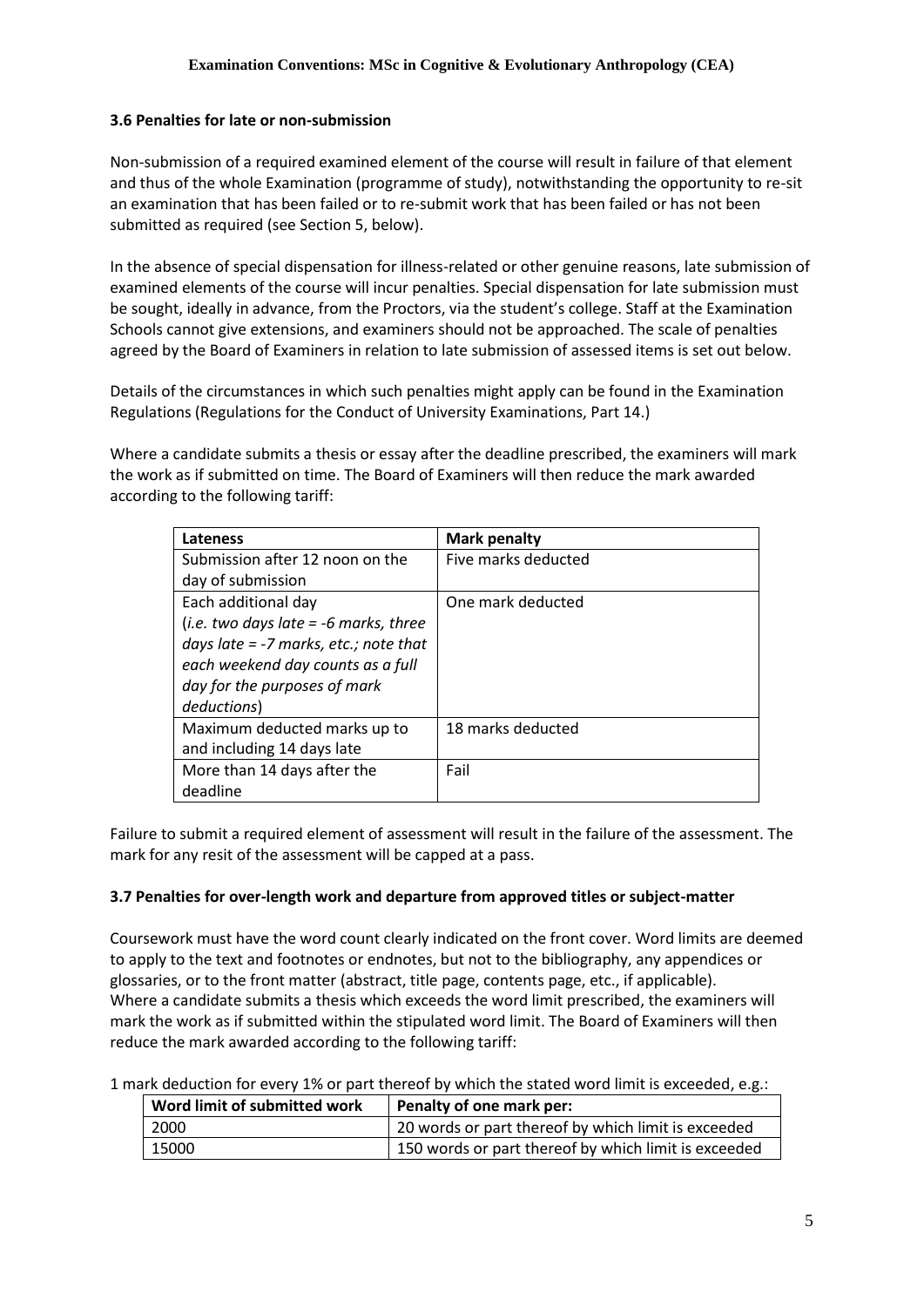Where the examiners wish to query the word count of work submitted in hard copy, they may ask for an electronic version of the coursework to be submitted.

#### **3.8 Penalties and procedures in cases of poor academic practice and plagiarism**

All submissions are run through Turnitin and the Chair of Examiners is alerted to any issues that this reveals.

The *Examination Board* shall deal wholly with cases of poor academic practice where the material under review is small and does not exceed 10% of the whole.

Assessors (including Examiners) will mark work on its academic merit, but will alert the *Examination Board* to cases of derivative or poor referencing, and the board will be responsible for deducting marks accordingly.

Determined by the extent of poor academic practice, the board shall deduct between 1% and 10% of the marks available for cases of poor referencing where material is widely available factual information or a technical description that could not be paraphrased easily; where passage(s) draw on a variety of sources, either verbatim or derivative, in patchwork fashion (and examiners consider that this represents poor academic practice rather than an attempt to deceive); where some attempt has been made to provide references, however incomplete (e.g. footnotes but no quotation marks, Harvard-style references at the end of a paragraph, inclusion in bibliography); or where passage(s) are 'grey literature' i.e. a web source with no clear owner.

If a student has previously had marks deducted for poor academic practice or has been referred to the Proctors for suspected plagiarism the case must always be referred to the Proctors. In addition, any more serious cases of poor academic practice than described above will also always be referred to the Proctors.

Where assessment includes open-book examinations, candidates will be required to sign up to the University's honour code. While it is not permissible to submit work which has been submitted, either partially or in full, either for their current Honour School or qualification, or for another Honour School or qualification of this University (except where the Special Regulations for the subject permit this), or for a qualification at any other institution, it is permissible to use work that has been written during the course of a candidate's studies (e.g. collections, tutorial essays).

## **3.9 Penalties for non-attendance of examinations**

## [See Policy & Guidance for examiners; [Examination Regulations, Regulations for the Conduct of](http://www.admin.ox.ac.uk/examregs/2015-16/rftcoue-p14ls-n-snawfromexam/)  [University Examinations, Part 14\]](http://www.admin.ox.ac.uk/examregs/2015-16/rftcoue-p14ls-n-snawfromexam/)

Failure to attend an examination without prior or subsequent permission from the Proctors will result in the failure of that assessment. The mark for any resit of the assessment will be capped at a pass (50). See section 5, below, for full details of resits and the circumstances under which mark caps apply.

## **4. PROGRESSION RULES AND CLASSIFICATION CONVENTIONS**

#### **4.1 Qualitative descriptors of Distinction, Merit, Pass, Fail final outcomes**

**Distinction**: Demonstrates overall excellence, including sufficient depth and breadth of relevant knowledge to allow clarity of expression, demonstration of critical faculties and originality.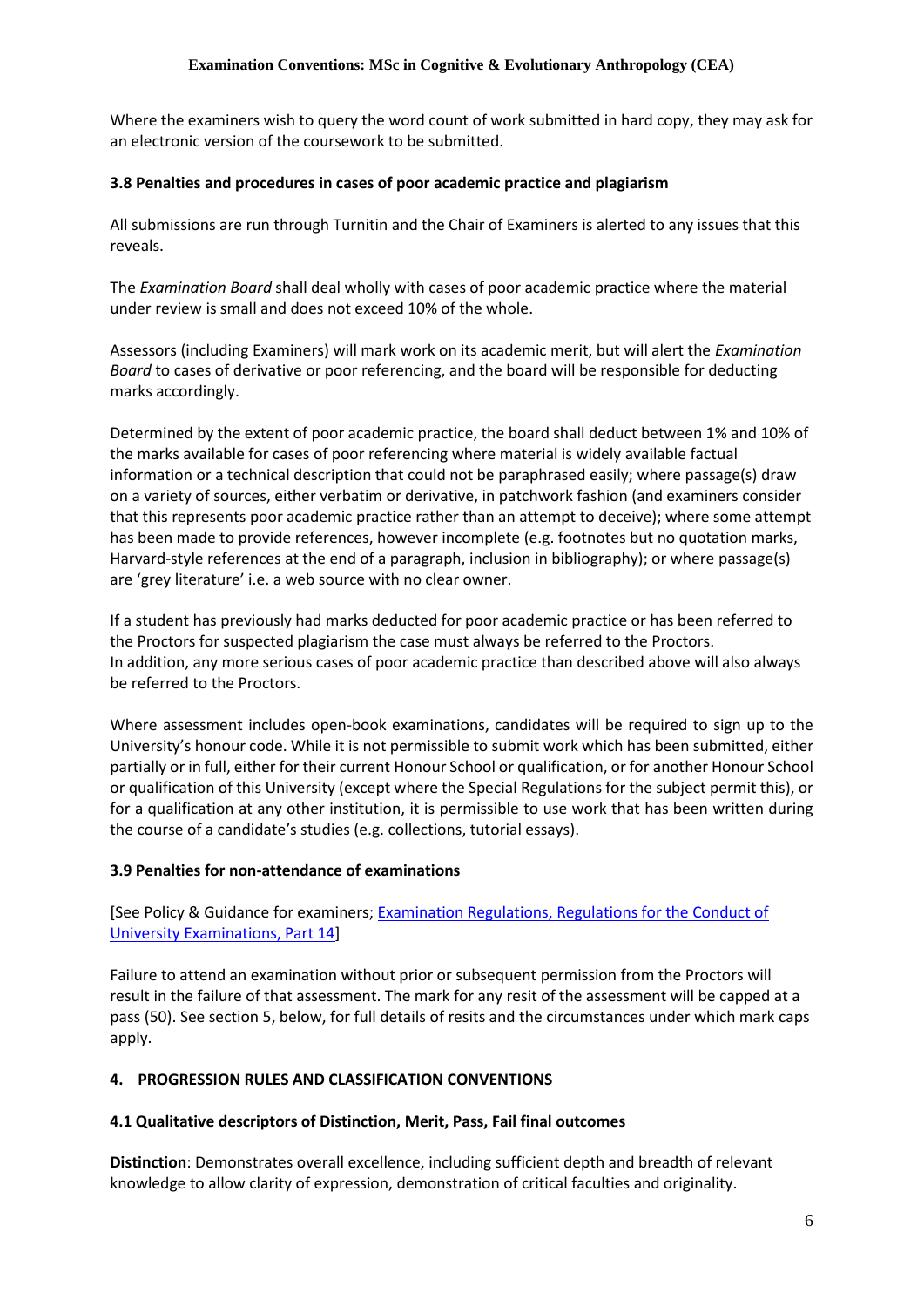**Merit**: Demonstrates a very good standard of knowledge and understanding of material, and a consistently good ability to apply it effectively.

**Pass**: Demonstrates overall a good standard of knowledge and familiarity with material, and the ability to apply it effectively.

**Fail**: Fails overall to demonstrate a sufficient range and depth of knowledge and understanding, and/or fails to apply it appropriately.

Note that the aggregation and classification rules in some circumstances allow a stronger performance on some papers to compensate for a weaker performance on others.

#### **4.2 Final outcome rules**

To be eligible to be awarded the degree of MSc, candidates must have passed all of the examined components of the course; see als[o Examination Regulations.](https://examregs.admin.ox.ac.uk/Regulation?code=mosbcicandevolanth&srchYear=2020&srchTerm=1&year=2019&term=1)

Regarding eligibility for re-examination, see **Section 5**, below.

Each assessed element outlined in **Section 2**, above, contributes the proportion stated below to the final mark for the course.

#### *MSc in Cognitive & Evolutionary Anthropology*

*PART I Paper 1: Quantitative Methods*: One-sixth *Paper 2: Principles of Evolution and Behaviour*: One-sixth *Paper 3: Human Evolution and Behaviour*: One-sixth *Paper 4: Mind and Culture*: One-sixth *PART II Thesis*: One-third

The final mark for the course is calculated as the mean of the marks awarded for all of the assessed components, as outlined in **Section 2**, above, weighted as indicated with the final mark rounded to the nearest whole number, and decimal points of .5 and above rounded up to the nearest whole mark.

The Board of Examiners may award a Distinction in the degree based on one of the following criteria:

EITHER (i) an overall mark of 70 or above OR (ii) an overall mark of 68 and above, with two assessed components and the MSc thesis at 70 or above.

The Board of Examiners may award a Merit in the degree for achievement of an overall mark of 65- 69, except where a Distinction is awarded as described under (ii), above.

## **4.3 Progression rules**

Continuation to PRS status for DPhil study after the MSc: MSc candidates may apply for admission as Probationer Research Students (PRS) during the admissions rounds that take place in their MSc year, subject to the usual process and admissions criteria.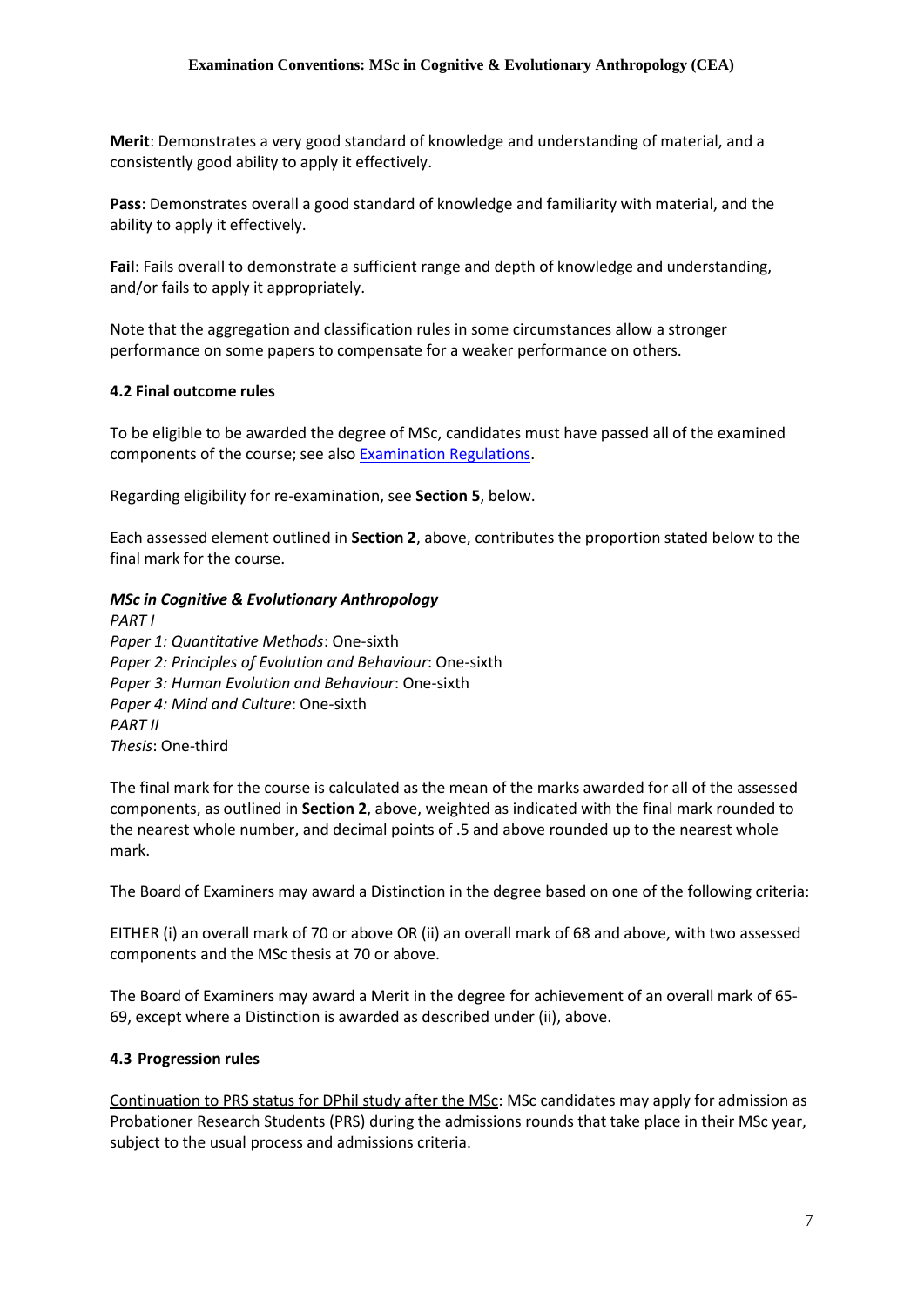#### **4.4 Use of vivas**

There are no automatic *viva voce* examinations for MSc candidates but the examiners reserve the right to call candidates if required.

*Viva voce* examinations may be used by the examiners in cases where candidates fall on the borderline of Distinction/Merit or Pass/Fail classifications as a means of resolving any ambiguities in the examined work that may lead to greater credit being given to a candidate than is possible on the basis of the examined work alone. Marks will not be reduced as a consequence of performance in a *viva voce* examination; they can only remain as they are or be raised.

If held, *viva voce* examinations normally occur in the last week of September. Candidates will be notified as far ahead of this time as possible if they are to be called.

#### **5. RESITS**

#### **5.1 Following formal withdrawal from an examination**

Where a candidate has been granted prior or retrospective permission from the Proctors to be *withdrawn* from an assessment unit (a sat examination or examination of submitted work) they are entitled to be examined on that assessment unit at a later date, which will constitute their *first attempt* and will be marked accordingly, without a mark cap imposed.

All timed-essays and examined submitted work (including the dissertation) this attempt takes the form of submission of the work in question before the end of the same academic year or at the equivalent time in the year following that in which it was originally due to be submitted.

Marks for any element that has been successfully completed will be carried forward. Any subsequent award of the degree on successful completion of all the assessment units may be delayed by up to three terms, i.e. until the Examination Board next meets.

#### **5.2 Following failure of an examination**

Where an assessment unit has been *failed* at the first attempt, students are entitled to one further attempt. This applies to any or all assessment units that have been failed at the first attempt.

All timed-essays and examined submitted work (including the dissertation) the second attempt takes the form of a re-submission, after revision, of the work in question, before the end of the same academic year or at the equivalent time in the year following that in which it was originally due to be submitted.

Marks for any element that has been successfully completed at the first attempt will be carried forward; it is only possible therefore for students to re-sit the failed element(s). Any subsequent award of the degree on successful completion of all the assessed components may be delayed by up to three terms, i.e. until the Examination Board next meets.

A student who achieves the required standard in the MSc by re-sitting paper(s) (including resubmitting the dissertation if required) may then proceed to PRS status, subject to the application processes and criteria outlined in **section 4.3**, above.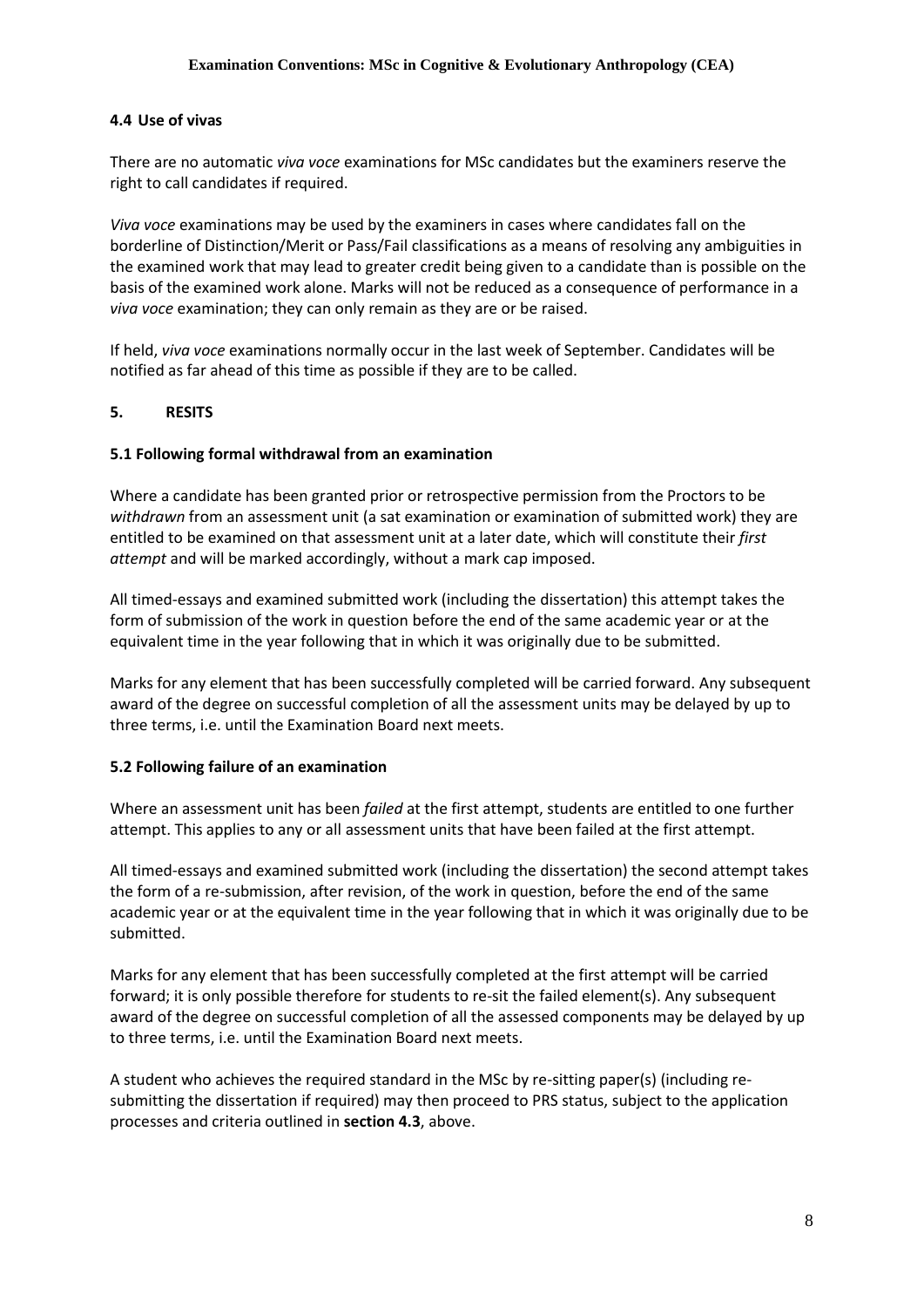## *Capping of resit marks following failure of an examination*

Note that candidates who have failed an assessment unit through poor academic performance will be deemed to have *academically failed* that assessment unit. No mark cap will be imposed on the examination of the second attempt, but the candidate will be debarred from receiving a Merit or Distinction overall.

Candidates who have failed to submit a piece of examined work before the expiry of the late submission period (**section 3.6**, above) *without prior or retrospective dispensation from the Proctors* will be deemed to have *technically failed* that assessment unit; they will be permitted to resubmit that assessment unit once, as described above, under which circumstances their mark for that assessment unit will be capped at a maximum of 50 and they will be debarred from receiving a Merit or Distinction for the examination overall.

## **6. CONSIDERATION OF MITIGATING CIRCUMSTANCES**

A candidate's final outcome will first be considered using the classification rules/final outcome rules as described above in section 4. The exam board will then consider any further information they have on individual circumstances.

Where a candidate or candidates have made a submission, under Part 13 of the Regulations for Conduct of University Examinations, that unforeseen circumstances may have had an impact on their performance in an examination, a subset of the board (the 'Mitigating Circumstances Panel') will meet to discuss the individual applications and band the seriousness of each application on a scale of 1-3 with 1 indicating minor impact, 2 indicating moderate impact, and 3 indicating very serious impact. The Panel will evaluate, on the basis of the information provided to it, the relevance of the circumstances to examinations and assessment, and the strength of the evidence provided in support. Examiners will also note whether all or a subset of papers were affected, being aware that it is possible for circumstances to have different levels of impact on different papers. The banding information will be used at the final board of examiners meeting to decide whether and how to adjust a candidate's results. Further information on the procedure is provided in the Examinations and Assessment Framework, Annex E and information for students is provided at [https://www.ox.ac.uk/students/academic/exams/problems-completing-your-assessment.](https://www.ox.ac.uk/students/academic/exams/problems-completing-your-assessment)

Candidates who have indicated they wish to be considered for a Declared to have Deserved Masters degree will first be considered for a classified degree, taking into account any individual mitigating circumstances. If that is not possible and they meet the Declared to have Deserved Masters eligibility criteria, they will be awarded a Declared to have Deserved Masters degree.

## **7. DETAILS OF EXAMINERS AND RULES ON COMMUNICATING WITH EXAMINERS**

The Examiner for the MSc in Cognitive & Evolutionary Anthropology degree is Dr Adam Kenny.

The External Examiner for the MSc in Cognitive & Evolutionary Anthropology degree is Dr Sarah Johns, University of Kent.

Questions pertaining to examination procedure should be addressed to the Examiner or Chairman of Examiners. For the academic year 2021-22, the Chair of Examiners is Prof. Inge Daniels.

Candidates are not under any circumstances permitted to seek to make contact with individual internal or external examiners during or after the examination process regarding specifics of the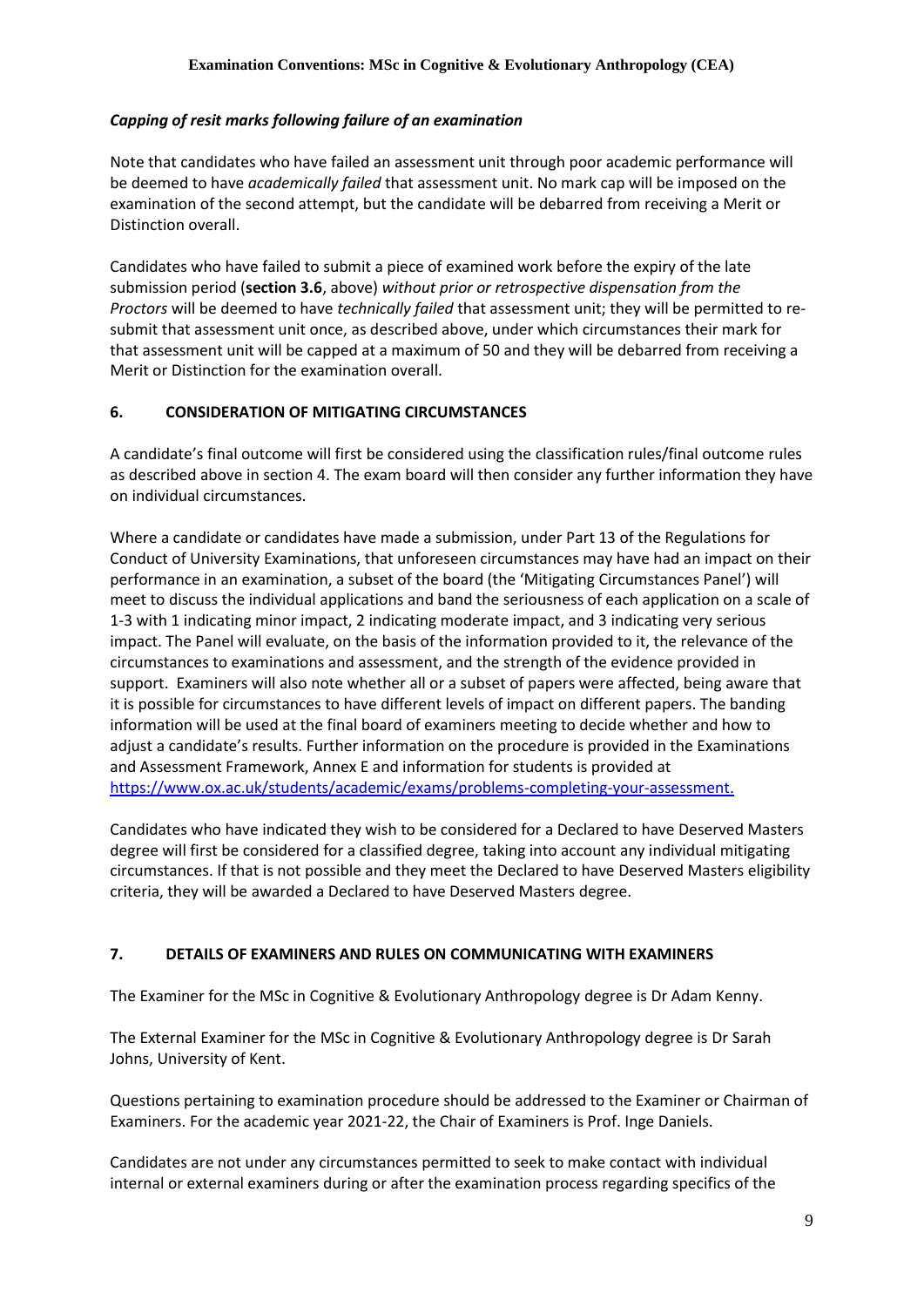examination of their own or others' work. Candidates who are unhappy with an aspect of their assessment may make a complaint or appeal to the Proctors via their college.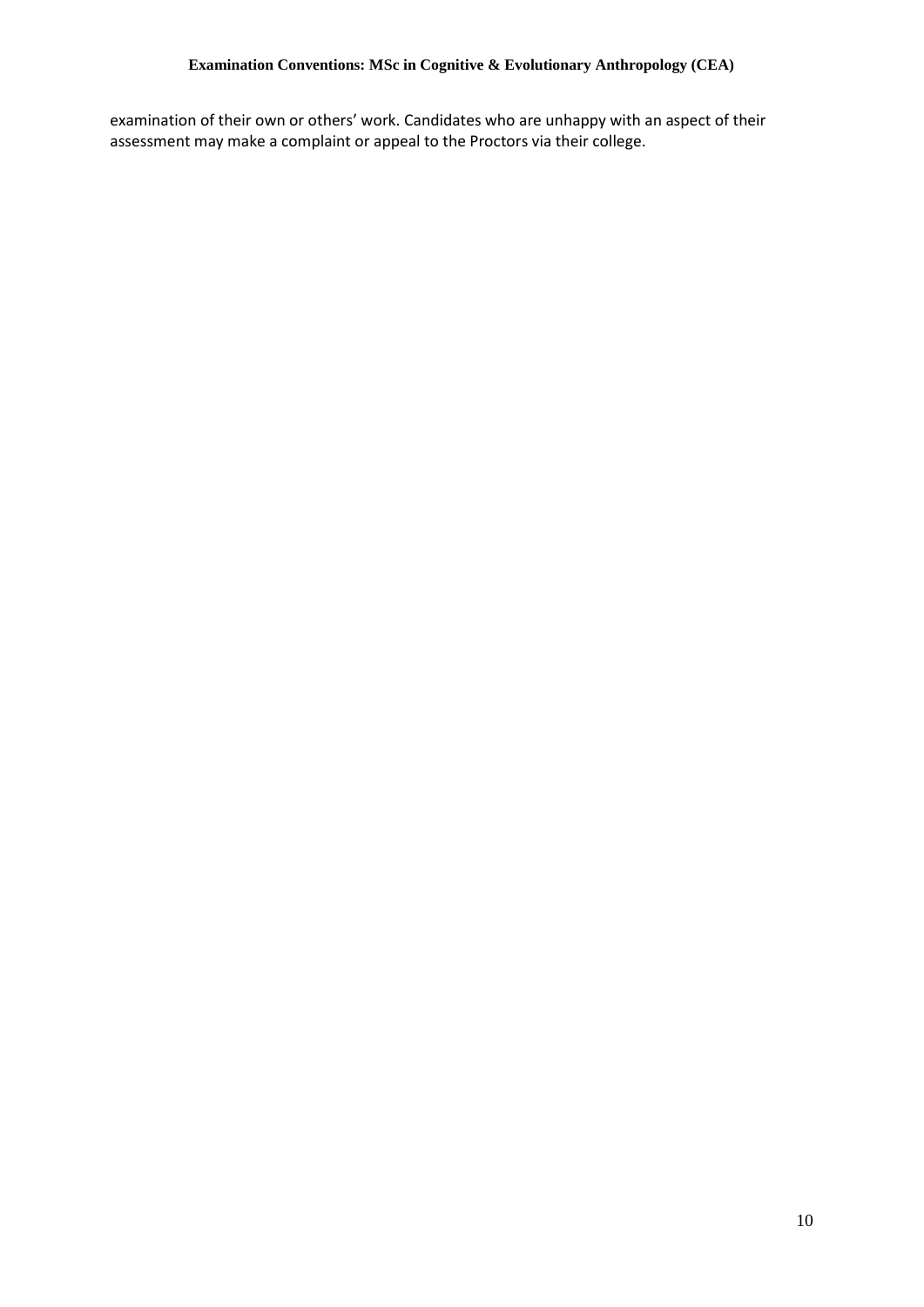## **APPENDIX**

| <b>Descriptor</b>  | <b>Mark</b>                    | <b>Core Criteria</b>                                                                                                                                                                                                                                                                                                                                                                                                                                                                               | <b>Ancillary Observations</b>                                                                                                                                                                                                                                                                                                                                                                                                                                                                       |
|--------------------|--------------------------------|----------------------------------------------------------------------------------------------------------------------------------------------------------------------------------------------------------------------------------------------------------------------------------------------------------------------------------------------------------------------------------------------------------------------------------------------------------------------------------------------------|-----------------------------------------------------------------------------------------------------------------------------------------------------------------------------------------------------------------------------------------------------------------------------------------------------------------------------------------------------------------------------------------------------------------------------------------------------------------------------------------------------|
|                    |                                |                                                                                                                                                                                                                                                                                                                                                                                                                                                                                                    |                                                                                                                                                                                                                                                                                                                                                                                                                                                                                                     |
|                    | Range                          |                                                                                                                                                                                                                                                                                                                                                                                                                                                                                                    |                                                                                                                                                                                                                                                                                                                                                                                                                                                                                                     |
|                    | 80-100                         | An exemplary answer<br>Features comprehensive, excellent, well-<br>documented knowledge of relevant<br>material, going well beyond core<br>literature<br>The answer is scholarly, with outstanding<br>synthesis and sustained high level of<br>critical analysis of evidence and major<br>issues<br>Features originality of approach and/or<br>discussion<br>The answer is meticulously organised<br>and presented                                                                                 | The answer may, in principle, be of<br>publishable standard<br>The answer may feature a wealth of<br>relevant information showing excellent<br>knowledge and understanding<br>The answer may be highly sophisticated or<br>incisive<br>It may show new and worthwhile ways of<br>considering the material                                                                                                                                                                                           |
| <b>Distinction</b> | 70-79                          | An excellent answer<br>Features close engagement with the<br>question<br>Demonstrates excellent understanding of<br>an extensive range of relevant material,<br>going beyond core literature<br>Demonstrates thorough knowledge of<br>current major issues in the field<br>Features excellent synthesis, analysis and<br>critique of relevant evidence and<br>theories<br>Arguments are well-structured, clearly<br>and persuasively made<br>Features originality of approach and/or<br>discussion | The answer may feature a wealth of<br>relevant information showing excellent<br>knowledge and understanding<br>The answer may be highly sophisticated or<br>incisive<br>It may show new and worthwhile ways of<br>considering the material<br>Lower end: An answer which omits a small<br>amount of the core relevant evidence or<br>fails to fully develop a particular argument,<br>but nevertheless fulfils the core criteria<br>(left), may be awarded a mark at the lower<br>end of this band. |
| Pass               | 65-69<br>Pass<br>with<br>Merit | A very good answer<br>Features competent and accurate<br>reproduction of received ideas and good,<br>broad-based engagement with and<br>understanding of the core relevant<br>material<br>The answer is regularly sophisticated in<br>analysis, with impressive display of<br>relevant knowledge and originality<br>The answer is clearly organised, argued<br>and well-illustrated                                                                                                                | The answer may have Distinction qualities<br>in places, but less consistently so, and may<br>be less comprehensive or sophisticated in<br>critique                                                                                                                                                                                                                                                                                                                                                  |
|                    | 60-64<br>High<br>Pass          | A consistently competent answer<br>Features competent and accurate<br>reproduction of received ideas and good,<br>broad-based engagement with and<br>understanding of the core relevant<br>material<br>The answer is sometimes sophisticated<br>in analysis, and displays relevant<br>knowledge and some originality<br>It is possible there are some minor errors<br>of fact or omissions of relevant material                                                                                    | The work may otherwise be of Pass quality<br>but show some Distinction-level inspiration<br>Ideas, critical comment or methodology<br>may in places be under-developed or over-<br>simplified; arguments may be less<br>sophisticated and coherent than is the case<br>in the Pass with Merit mark range                                                                                                                                                                                            |

*1: Marking Criteria for Timed-Essays*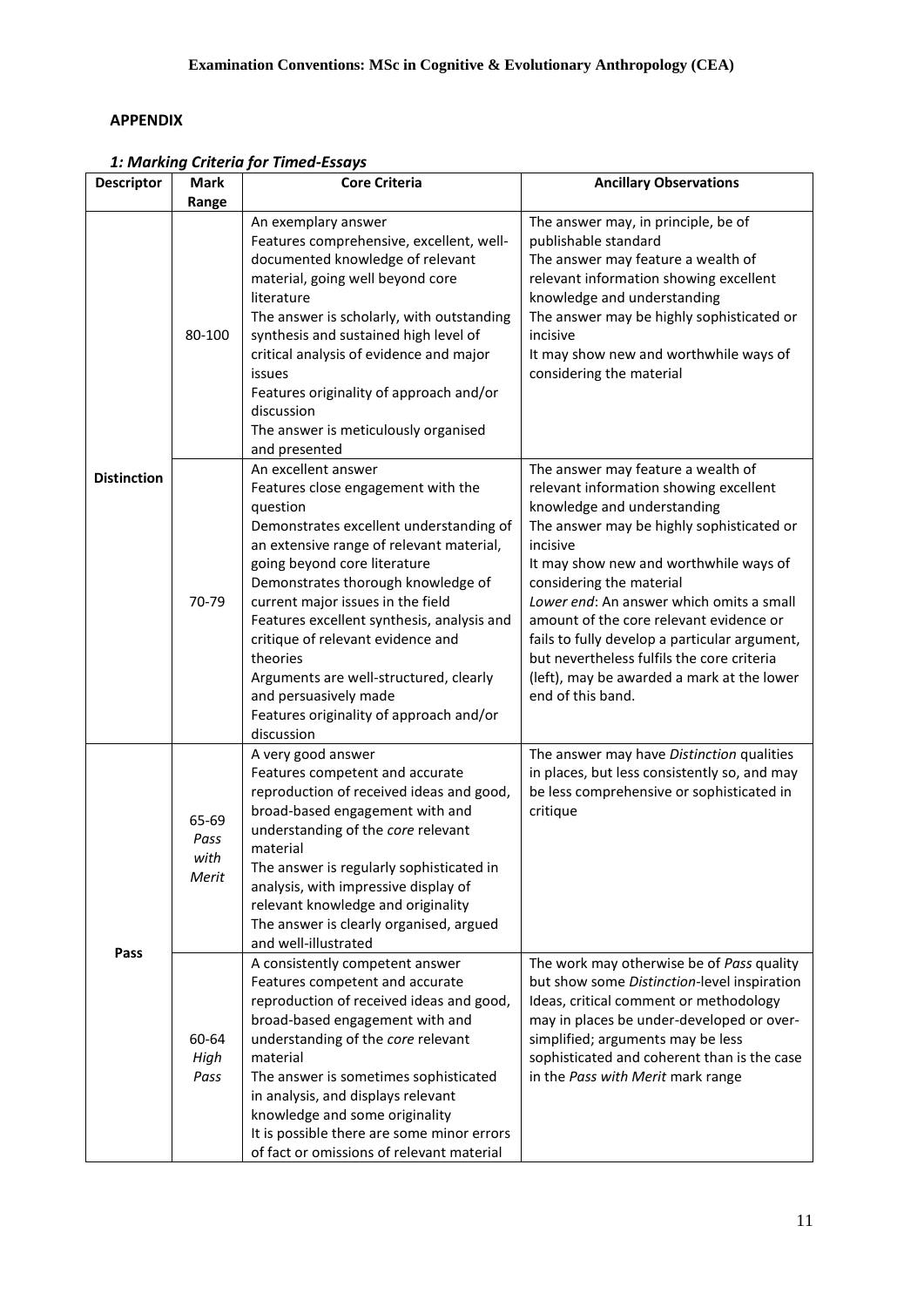|      | 50-59<br>Pass | An answer which is competent in places<br>or in some respects but weak in others<br>Positive<br>The answer exhibits some knowledge<br>and understanding of the chosen topic<br>and the relevant evidence and ideas<br>The answer is competent and broadly<br>relevant<br><b>Negative</b><br>Some important information and<br>references are lacking<br>The answer displays weaknesses of<br>understanding and superficiality<br>Some arguments are lacking in focus,<br>development or coherence<br>The answer may feature some significant<br>factual errors<br>There may be considerable proportion<br>that is irrelevant or doesn't address the<br>question | The answer may have High Pass quality in<br>places but be too short, rushed, unfinished,<br>badly organised or may not adequately<br>address the question<br>To be awarded marks in this band the<br>answer must feature the positive traits<br>identified (left); placement within this mark<br>band depends upon the extent to which<br>the positive traits are undermined by the<br>negative traits |
|------|---------------|-----------------------------------------------------------------------------------------------------------------------------------------------------------------------------------------------------------------------------------------------------------------------------------------------------------------------------------------------------------------------------------------------------------------------------------------------------------------------------------------------------------------------------------------------------------------------------------------------------------------------------------------------------------------|--------------------------------------------------------------------------------------------------------------------------------------------------------------------------------------------------------------------------------------------------------------------------------------------------------------------------------------------------------------------------------------------------------|
| Fail | 40-49         | Positive<br>The answer exhibits only rudimentary<br>knowledge and analysis of relevant<br>material<br>There is evidence of some basic<br>understanding<br>Negative<br>There is little evidence of awareness of<br>essential literature, evidence or<br>arguments<br>Material is inadequately discussed,<br>misrepresented or misunderstood<br>There are significant factual errors<br>and/or incoherent arguments<br>The answer is poorly organised                                                                                                                                                                                                             | The candidate may have missed the point<br>of the question<br>The answer may be unduly brief<br>The candidate may have failed to adhere to<br>the rubric (e.g. by answering well but on<br>material explicitly excluded)<br>An otherwise competent candidate who<br>has fallen seriously short of time may fall<br>into upper end of this category                                                     |
|      | $1 - 39$      | There is some attempt at the exercise,<br>but it is seriously lacking in planning,<br>content and presentation<br>The answer may show a modicum of<br>relevant elementary knowledge but be<br>largely irrelevant, superficial and<br>incoherent with significant<br>misunderstanding and errors                                                                                                                                                                                                                                                                                                                                                                 | Marks at the top end of this scale may<br>include superficial knowledge of some<br>relevant points<br>Marks at the bottom end of this scale<br>include virtually nothing, or nothing of<br>relevance in the answer                                                                                                                                                                                     |
|      | 0             | Work not submitted.                                                                                                                                                                                                                                                                                                                                                                                                                                                                                                                                                                                                                                             |                                                                                                                                                                                                                                                                                                                                                                                                        |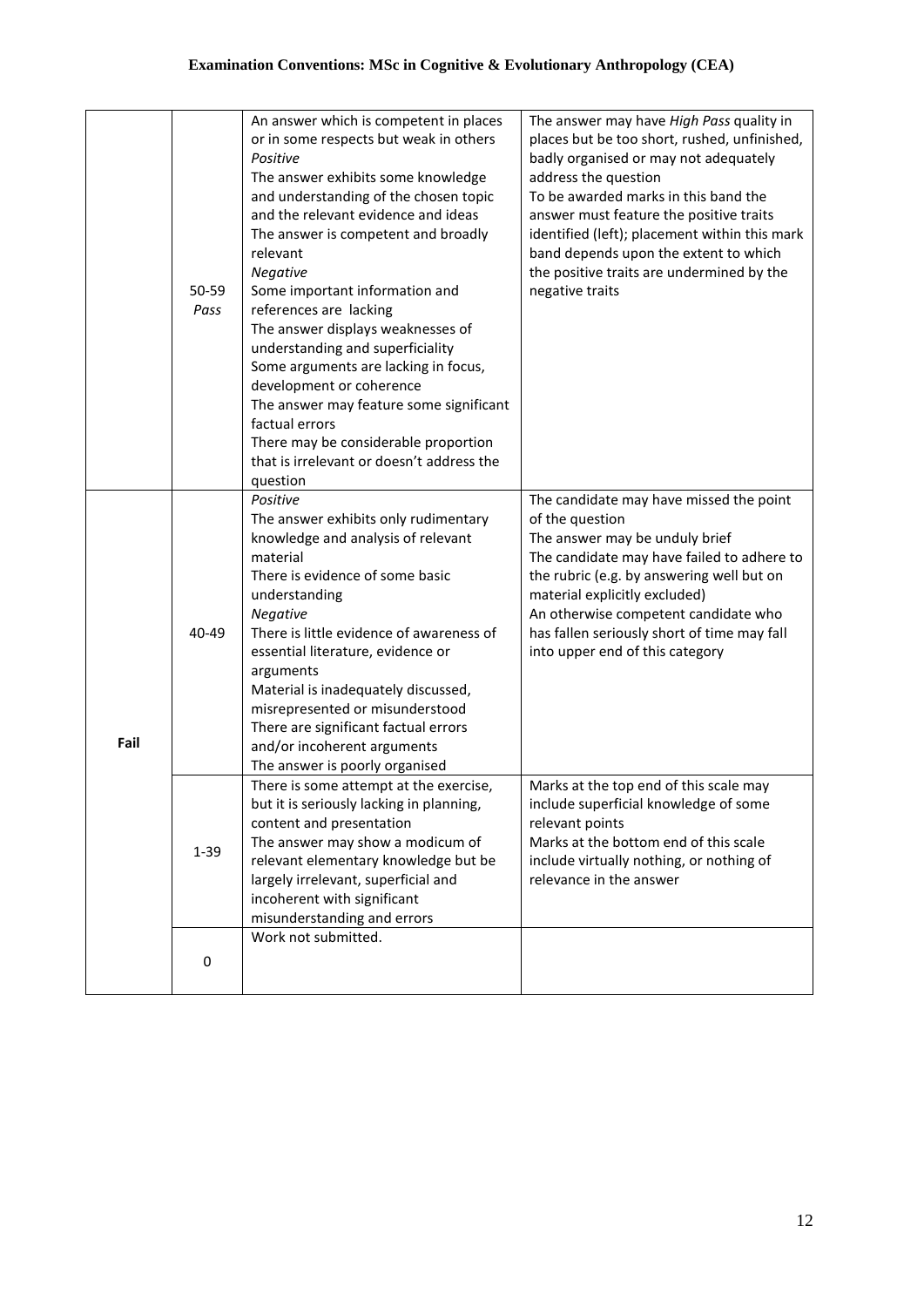#### *2: Marking Criteria for Quantitative Methods examination*

The Quantitative Methods examination is marked out of 100 points, with the following breakdown:

- (i) Short questions (theory): 30 points;
- (ii) Short questions (applications): 30 points;
- (iii) Analysis of data: 40 points.

In order to pass the examination, candidates must score at least 50 points in total, with a mark of not less than 15 for each of parts (i) and (ii) and not less than 20 for part (iii).

The breakdown of points awarded for each component is given next to each question on the examination paper.

#### These read *for example*:

## **Question 3.1 [30 pts total]**

Produce a report in a style suitable for the results section of a journal article, properly formatted (e.g. figures and tables in the text, with captions; plots labelled).

- Describe the sample in relation to weight, height, gender, activity level, by type of school. Use descriptive statistics, graphs, and tables as appropriate. [5 pts]
- Provide inferential statistics regarding differences in weight as a function of type of school. Include the following information:
	- the test used and its justification; [1 pt]
	- the null hypothesis; [2 pts]
	- values for the statistical test, the 95% confidence interval, and the p-value; [3 pts]
	- conclusions regarding the null hypothesis; [2 pts]
	- a plot summarizing the results. [2 pts]
- Provide diagnostic plots to assess whether a linear model is appropriate to predict weight (response variable) as a function of height and gender (explanatory variables). [5 pts]
- Provide the R code used to answer the question, legible and properly annotated. [10 pts]

In marking these questions examiners will award marks on the basis of appropriateness of calculations, accuracy and evidence of understanding. Answers that are partially complete and/or partially correct may be awarded a partial score.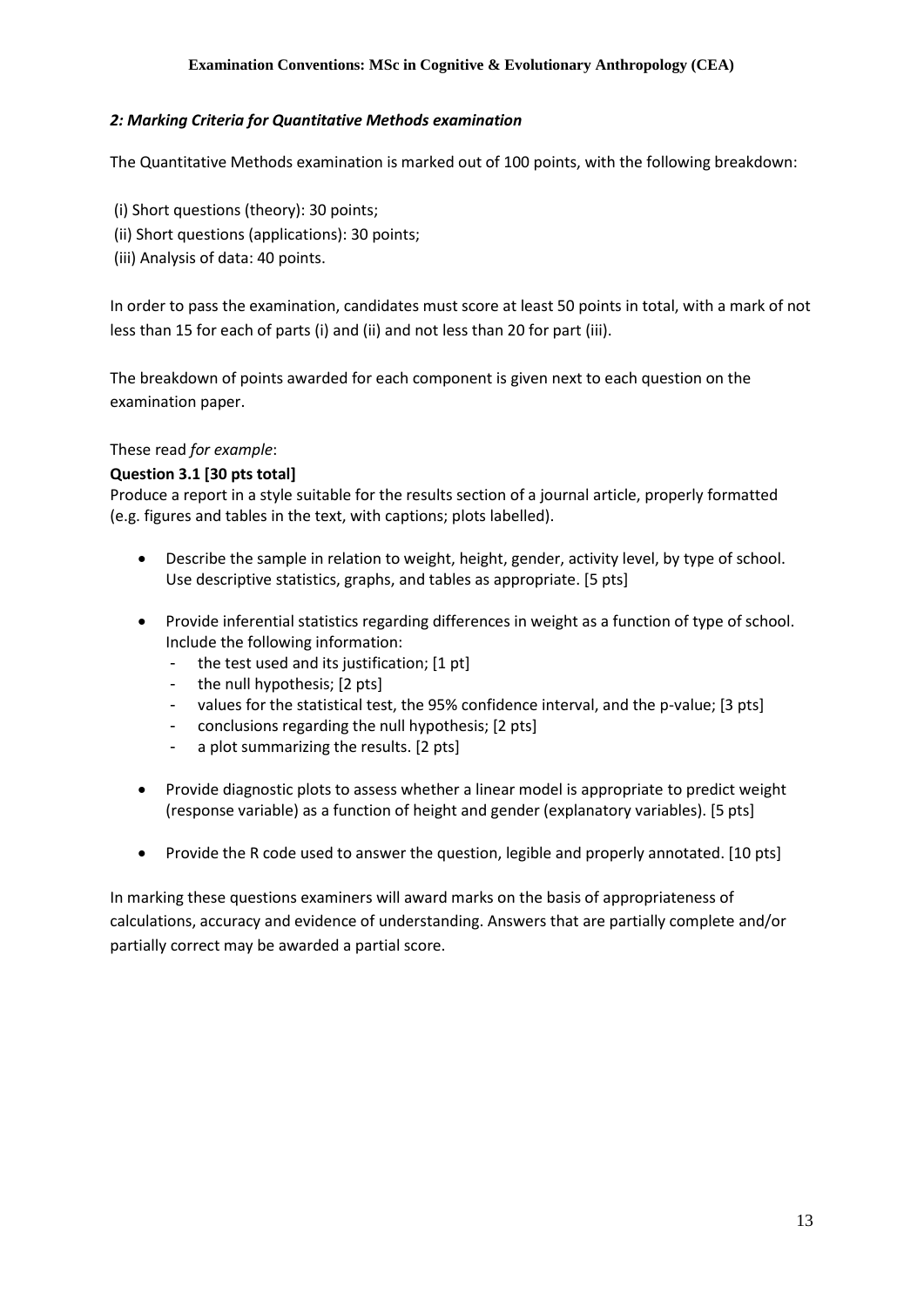## *3: Marking Criteria for Theses*

The thesis is designed to test a student's ability to conduct original research on a question that is relevant to and positioned within cognitive and evolutionary anthropology. It consists primarily of an original proposal for research, grounded in a review of relevant literature. The thesis should therefore be seen not as just another piece of written work, but as a description of a carefully constructed and argued research exercise in which a theoretically well-motivated and empirically tractable research question, proposal for quantitative design and statistical analysis, and discussion of potential outcomes, implications and limitations are key ingredients. The core activities of the proposed research should be possible to implement in no more than five months, by the student, with only minimal research assistance as appropriate (e.g., hypothesis-blind testers or coders). Required specialist resources (e.g., facilities, equipment) should be limited to those typical within a cognitive and/or evolutionary anthropology department.

The thesis will be assessed on the following main points:

| Knowledge, understanding and critique of the     | Originality and clarity of reasoning  |
|--------------------------------------------------|---------------------------------------|
| background literature                            |                                       |
| Formulation of a clear and tractable research    | Proper choice of research methods and |
| question; development of testable hypotheses     | quantitative analyses to be performed |
| where appropriate.                               |                                       |
| Careful discussion of the potential relevance of | Feasibility and effective resourcing  |
| findings were the project to be executed and an  |                                       |
| explanation of their relationship to current     |                                       |
| research                                         |                                       |

| <b>Descriptor</b>  | <b>Mark</b> | <b>Core Criteria</b>                                                                                                                                                                                                                                                                                                                                                                                                                                                                                                                                                                                                                                                                                                                                       | <b>Ancillary Observations</b>                                                                                                                                                           |
|--------------------|-------------|------------------------------------------------------------------------------------------------------------------------------------------------------------------------------------------------------------------------------------------------------------------------------------------------------------------------------------------------------------------------------------------------------------------------------------------------------------------------------------------------------------------------------------------------------------------------------------------------------------------------------------------------------------------------------------------------------------------------------------------------------------|-----------------------------------------------------------------------------------------------------------------------------------------------------------------------------------------|
|                    | Range       |                                                                                                                                                                                                                                                                                                                                                                                                                                                                                                                                                                                                                                                                                                                                                            |                                                                                                                                                                                         |
| <b>Distinction</b> | 80-100      | An exemplary thesis<br>Features close engagement with the<br>research question<br>Features comprehensive, excellent, well-<br>documented knowledge, understanding<br>and critique of relevant material<br>The work is scholarly, with outstanding<br>synthesis and sustained high level of<br>critical analysis of evidence and relevant<br>issues<br>Arguments are consistently well-<br>structured, clear and persuasive<br>The research design, proposed analyses<br>and discussion of potential results are<br>highly sophisticated or incisive, with no<br>superfluity<br>The research is feasible, cost-effective,<br>and plausible.<br>Features originality of approach and/or<br>discussion<br>The work is meticulously organised and<br>presented | The thesis may feature a wealth of relevant<br>information showing excellent knowledge<br>and understanding<br>The work may reveal new and valuable<br>ways of considering the material |
|                    | 70-79       | An excellent thesis<br>Features close engagement with the<br>research question                                                                                                                                                                                                                                                                                                                                                                                                                                                                                                                                                                                                                                                                             | The thesis may feature a wealth of relevant<br>information showing excellent knowledge<br>and understanding                                                                             |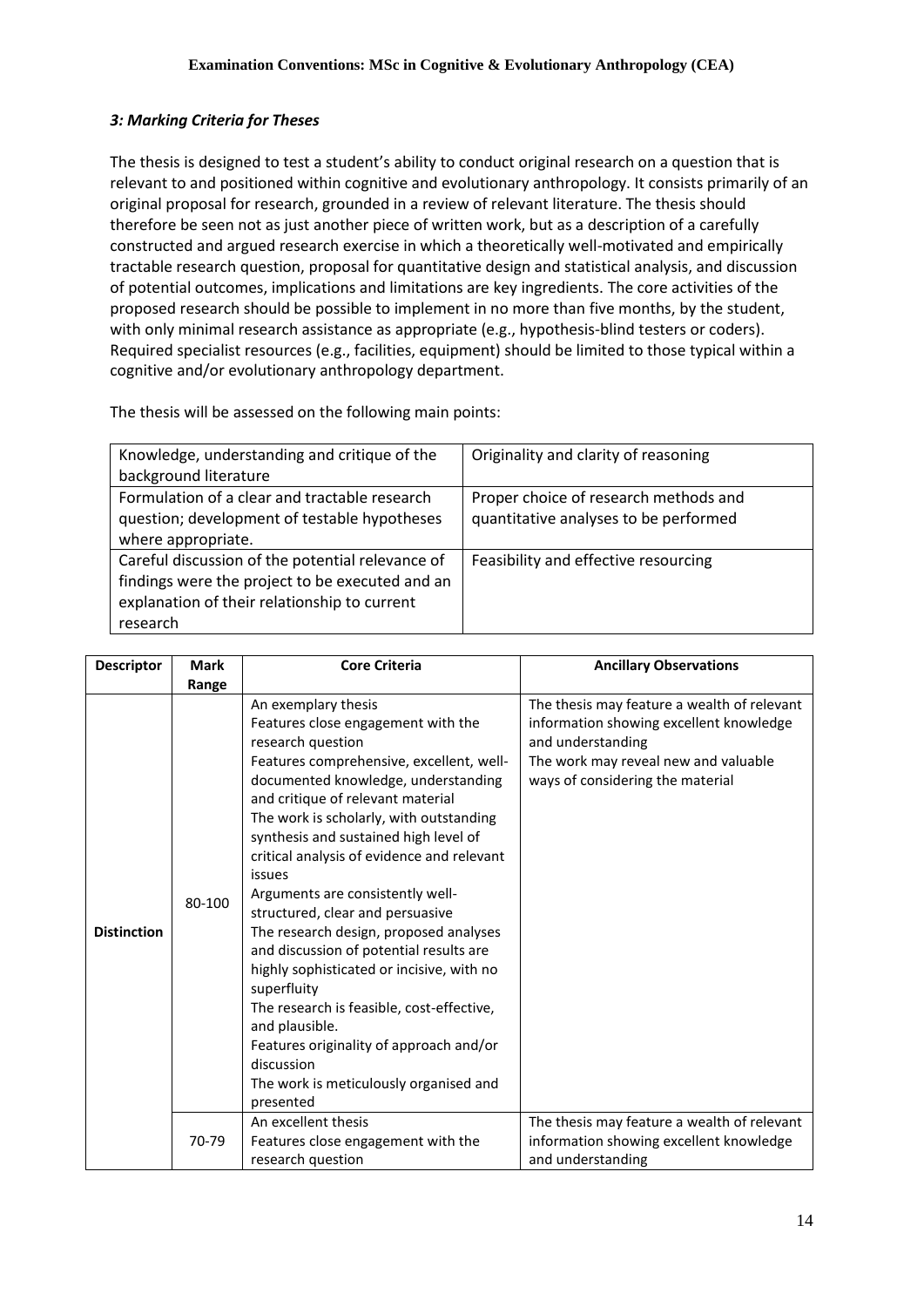|      |                                | Demonstrates excellent understanding<br>and thorough knowledge of relevant<br>material<br>Features excellent synthesis, analysis and<br>critique of relevant evidence and<br>theories<br>Arguments are well-structured, clear and<br>persuasive<br>The research design, proposed analyses<br>and/or discussion of potential results are<br>sophisticated or incisive, with little or no<br>superfluity<br>The research design is feasible, and<br>demonstrates consideration of cost-<br>effectiveness<br>Features originality of approach and/or<br>discussion                                                                                                                                                                                                                                                          | The research may reveal new and<br>worthwhile ways of considering the<br>material<br>Lower end: A thesis which omits a small<br>amount of the core relevant evidence or<br>fails to fully develop a particular argument,<br>but nevertheless fulfils the core criteria<br>(left), may be awarded a mark at the lower<br>end of this band                                                                                                                                                         |
|------|--------------------------------|--------------------------------------------------------------------------------------------------------------------------------------------------------------------------------------------------------------------------------------------------------------------------------------------------------------------------------------------------------------------------------------------------------------------------------------------------------------------------------------------------------------------------------------------------------------------------------------------------------------------------------------------------------------------------------------------------------------------------------------------------------------------------------------------------------------------------|--------------------------------------------------------------------------------------------------------------------------------------------------------------------------------------------------------------------------------------------------------------------------------------------------------------------------------------------------------------------------------------------------------------------------------------------------------------------------------------------------|
|      | 65-69<br>Pass<br>with<br>Merit | A very good study<br>The thesis is clearly organised and<br>argued<br>Features good, broad-based engagement<br>with and understanding of the relevant<br>material<br>The research project is in many respects<br>sophisticated in design, and impressive in<br>its display of relevant knowledge and<br>originality<br>The research design, proposed analyses<br>and/or discussion of potential results are<br>appropriate and adequate<br>The research design is feasible, and there<br>is consideration of cost-effective use of<br>resources, if appropriate                                                                                                                                                                                                                                                          | Features competent and accurate<br>reproduction of received ideas, and<br>appropriate design and/or analyses<br>The work may have Distinction qualities in<br>places, but less consistently so, and may be<br>less comprehensive in critique or<br>sophisticated in design                                                                                                                                                                                                                       |
| Pass | 60-64<br>High<br>Pass          | A consistently competent study<br>The thesis is clearly organised and<br>argued<br>Features good, broad-based engagement<br>with and understanding of the relevant<br>material<br>The research project is in some respects<br>sophisticated in design, displaying<br>relevant knowledge and some originality<br>The research design, proposed analyses<br>and/or discussion of potential results are<br>broadly appropriate and adequate<br>The research design is broadly feasible,<br>and there is some consideration of cost-<br>effective use of resources, if appropriate<br>It is possible there are some minor errors<br>of fact, omissions of relevant material,<br>weaknesses in design or logistical plan<br>(e.g., timetabling), or unacknowledged<br>limitations of results particularly at the<br>lower end | Features competent and accurate<br>reproduction of received ideas, and<br>appropriate design and/or analyses<br>Ideas, critical comment or methodology<br>may in places be under-developed or over-<br>simplified; arguments may be less<br>sophisticated and coherent than is the case<br>in the Pass with Merit mark range<br>There may be some superfluous elements<br>showing error of judgement<br>The thesis may otherwise be of Pass quality<br>but show some Distinction-level qualities |
|      | 50-59<br>Pass                  | A thesis which is competent in places or<br>in some respects but weak in others<br>Positive                                                                                                                                                                                                                                                                                                                                                                                                                                                                                                                                                                                                                                                                                                                              | The thesis may have High Pass quality in<br>places but be too short, underdeveloped,                                                                                                                                                                                                                                                                                                                                                                                                             |